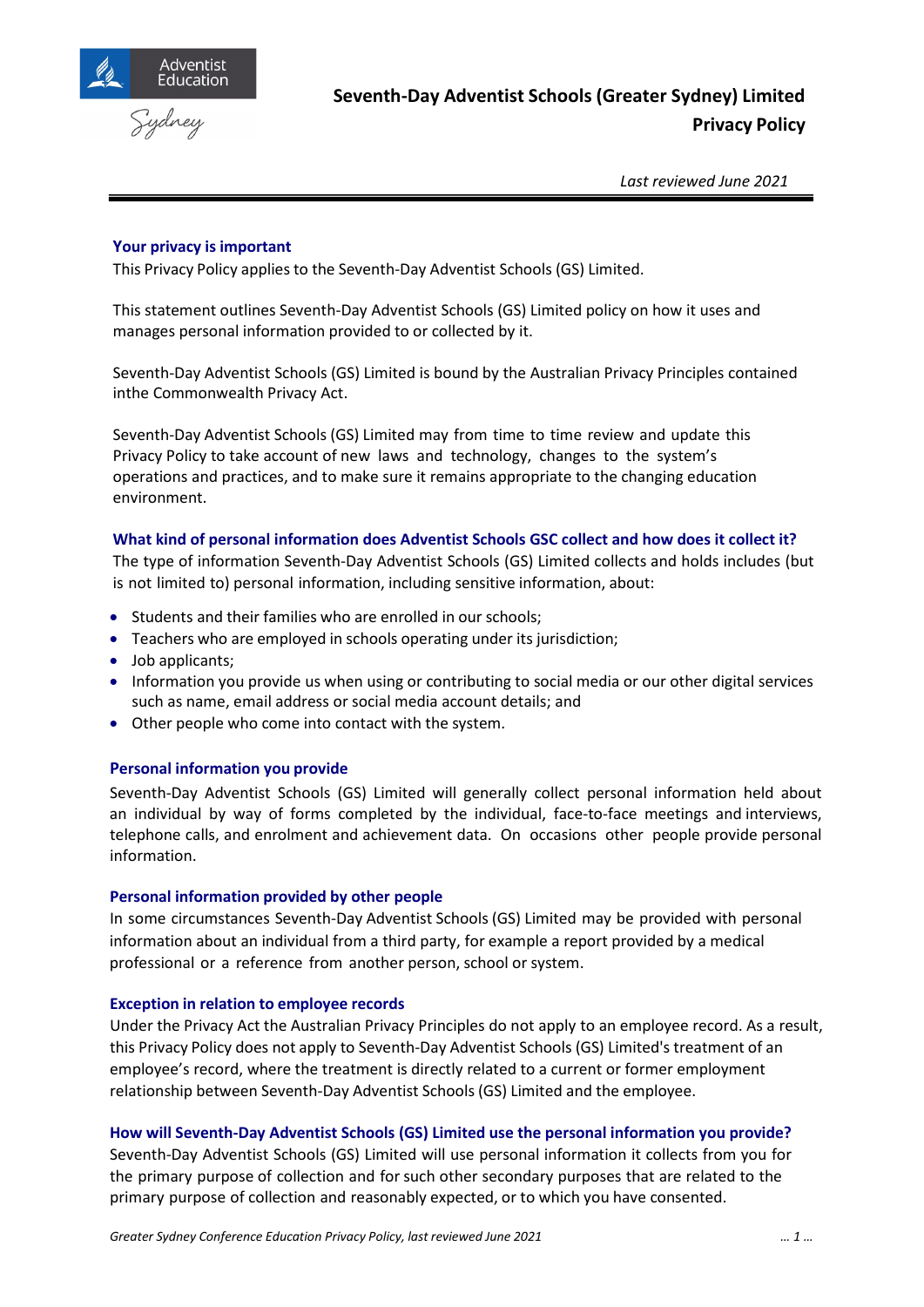## **Employment applicants – (teachers and administrators applying for employment in schools under Seventh-Day Adventist Schools (GS) Limited's jurisdiction)**

In relation to the personal information of employment applicants, Seventh-Day Adventist Schools (GS) Limited's primary purpose of collection is to assess and (if appropriate) to recommend the employment of the applicant to the school systems under its jurisdiction.

The purposes for which Seventh-Day Adventist Schools (GS) Limited uses personal information of employment applicants include:

- Administering the individual's employment or contract, as the case may be;
- For insurance purposes;
- Seeking donations and marketing for the Seventh-Day Adventist Schools (GS);
- Satisfying the School's legal obligations, for example, in relation to child protection legislation;
- Providing information to employing authorities (presidents, secretary-treasurers and education directors) within the systems under its jurisdiction; and
- To satisfy Seventh-Day Adventist Schools (GS) Limited's legal obligations and allow Seventh-Day Adventist Schools (GS) Limited to discharge its duty of care.

## **Enrolment and achievement data (students and families enrolled in systems and schools under Seventh-Day Adventist Schools (GS) Limited 's jurisdiction)**

In relation to the personal information of enrolled students and their families, Seventh-Day Adventist Schools (GS) Limited's primary purpose of collection is to assess and assure efficacy of school educational programs within the schools under its jurisdiction.

The purposes for which Seventh-Day Adventist Schools (GS) Limited uses personal information of enrolment and achievement data include:

- Determining acceptance, achievement and progress within Adventist Schools GSC schools;
- Providing information to school governance authorities (church company officers and directors of education) with the systems under its jurisdiction; and
- To satisfy Seventh-Day Adventist Schools (GS) Limited's legal obligations and allow Seventh-Day Adventist Schools (GS) Limited to discharge its duty of care.

### **School Staff**

Seventh-Day Adventist Schools (GS) Limited will from time to time seek personal information from persons employed in schools under its jurisdiction. The purpose of this is to obtain information that will assist Seventh-Day Adventist Schools (GS) Limited in the development of policies and procedures for the benefit of those employees and the schools in which they serve and to provide information to relevant government departments.

### **Who might Seventh-Day Adventist Schools (GS) Limited disclose personal information to?**

Seventh-Day Adventist Schools (GS) Limited may disclose personal information, including sensitive information, held about an individual to:

- Conference administrators and education directors within Australia;
- The directors and the members of any affiliated education corporation of Adventist Schools Australia;
- Other Union and Conference administrators and education directors within the South Pacific Division of the Seventh-day Adventist Church;
- Medical practitioners;
- People providing educational, support and health services to Seventh-Day Adventist Schools (GS), including specialist visiting teachers, coaches, volunteers, and counsellors;
- Providers of specialist advisory services and assistance to the School, including the area of Human Resources, child protection and students with additional needs;
- Assessment and educational authorities, including the Australian Curriculum, Assessment and Reporting Authority (ACARA) and NAPLAN Test Administration Authorities (who will disclose it to the entity that manages the online platform for NAPLAN);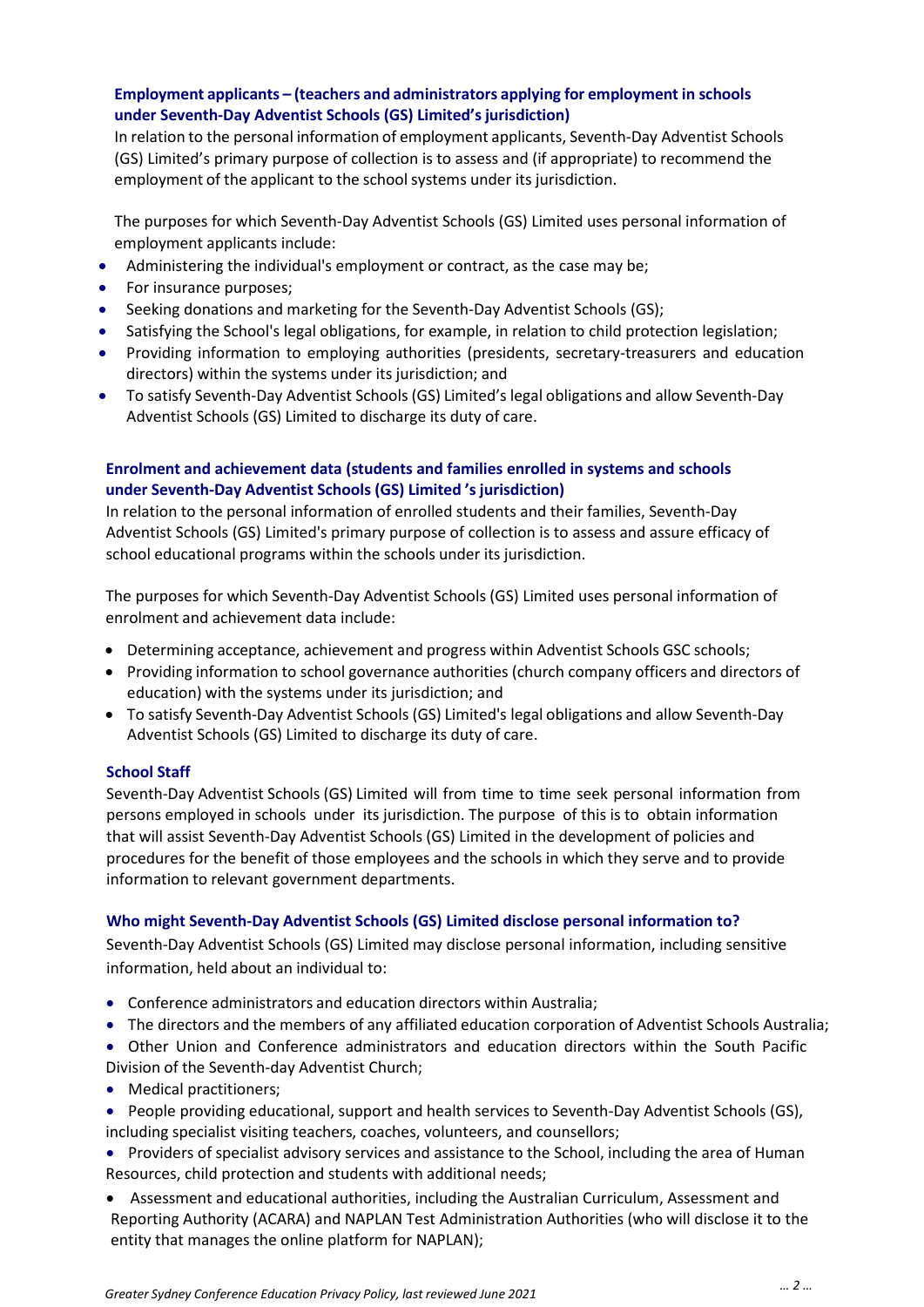- Anyone you authorise Seventh-Day Adventist Schools (GS) Limited to disclose information to.
- People providing administrative and financial services to our Schools;

• In some cases we may need to disclose your personal information to third parties who perform functions or services in connection with our business (such as marketing; surveys; mailing functions; gateway provision; insurance; document management; information technology services including data storage, hosting and security; employment matters; for operation of our websites) or where we are otherwise required to do so by law.

#### **Sending information overseas**

Some of our service or infrastructure providers may store data overseas. Where this is the case we choose service providers and jurisdictions that provide equivalent standards of data protection to ensure we can still comply with the relevant Australian Privacy Principles under the Privacy Act 1988 (Cth).

### **How does Seventh-Day Adventist Schools (GS) Limited treat sensitive information?**

In referring to "sensitive information", Seventh-Day Adventist Schools (GS) Limited means: information relating to a person's racial or ethnic origin; political opinions; religion; trade union or other professional or trade association membership; sexual preferences; criminal record that is also personal information; and health information about an individual

Sensitive information will be used and disclosed only for the purpose for which it was provided or a directly related secondary purpose, unless you agree otherwise, or unless the use or disclosure of the sensitive information is allowed by law.

### **Updating personal information**

Seventh-Day Adventist Schools (GS) Limited endeavoursto ensure that the personal information it holds is accurate, complete and up-to-date. A person may seek to update their personal information held by Seventh-Day Adventist Schools (GS) Limited by contacting the director of Adventist Schools GSC at any time. The Australian Privacy Principles require Seventh-Day Adventist Schools (GS) Limited not to store personal information longer than necessary.

### **When you visit our website**

When you come on to our website we may collect certain information such as browser type, operating system, website visited immediately before coming to our site, etc. This information is used in an aggregated manner to analyse how people use our site, such that we can improve our service.

#### **Cookies**

As is very common for companies, we use cookies on our website. Cookies are very small files which a website uses to identify you when you come back to the site and to store details about your use of the site. Cookies are not malicious programs that access or damage your computer. We use cookies to improve the experience of people using our website, measure the effectiveness of our marketing campaigns, and tailor advertisements to make them more relevant to you. If you prefer not to have cookies collected, you can disable this option in your browser settings.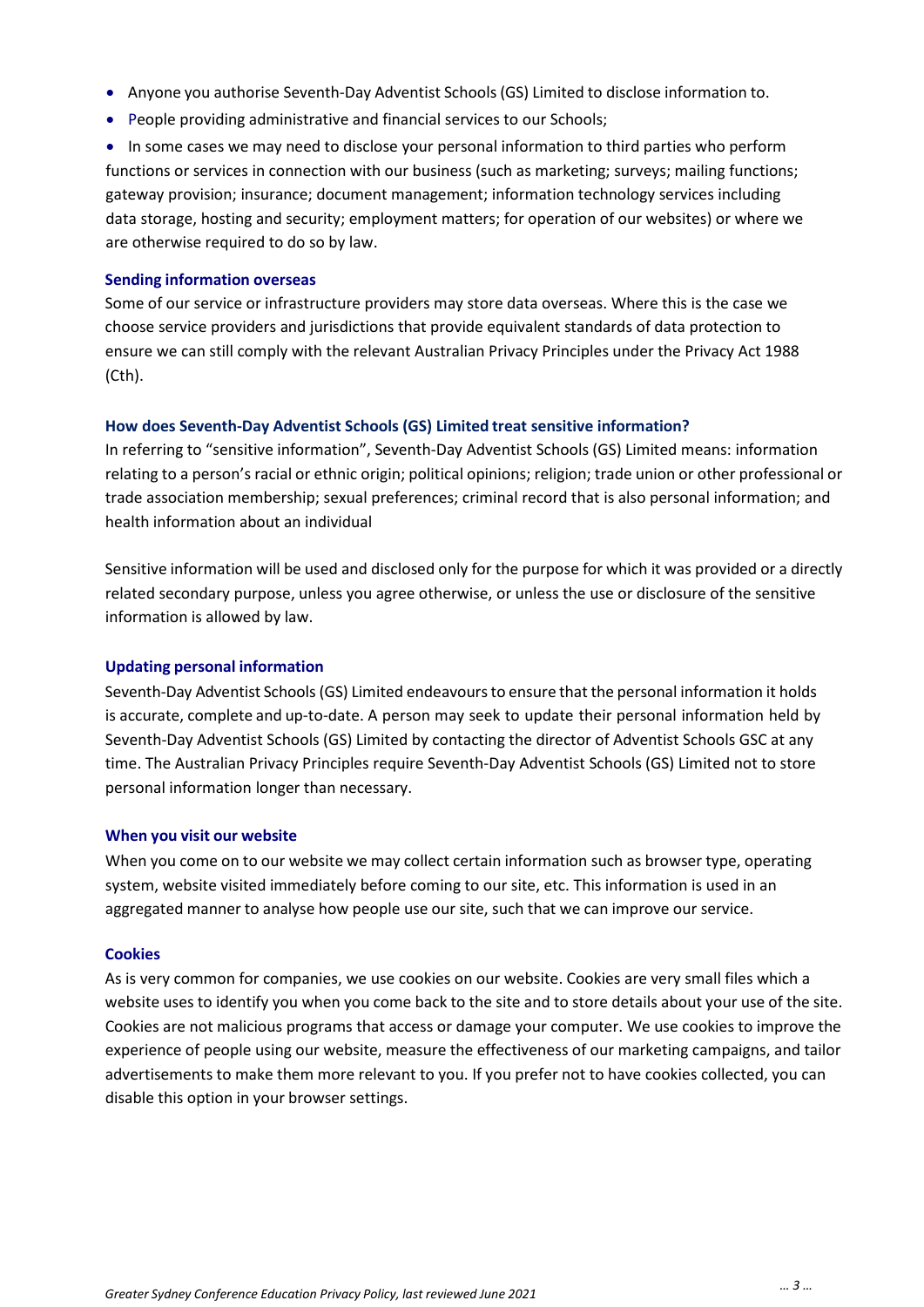#### **Google Analytics, etc**

We may use products such as Google Analytics to analyse the audience statistics of our website to improve our content. No personal information is collected from Google Analytics.

#### **You may receive information from us in response to information you have provided online**

If you have provided it to us, we may add your name and contact details to our direct marketing list.

To keep you up to date with our services, publications and other resources, we maycommunicate with you via telephone, email, mail, SMS or via social media platforms. At any time, if you nolonger wish to receive this information, you can opt out at any time and we will remove your detailsfrom the mailing list within a reasonable time frame and as required by all applicable laws.

#### **Storage, security and accuracy of information**

We will take all reasonable steps to ensure that your personal information is accurate, complete and up to date.

Our information systems and files are kept secured from unauthorized access and our staff and contracted agents and service providers have been informed of the importance we place on protecting your privacy and their role in helping us to do so. Information will be stored and disposed of in a secure environment, which may only be accessed by authorized personnel.

Although we will endeavour to protect your personal information, we are unable to guarantee that any information you transmit to us over the internet is 100% secure. Any information you transmit to us over the internet is conducted at your own risk.

### **Third party sites**

Our site has links to other websites not owned or controlled by us. We are not responsible for these sites orthe consequences of you going to those sites.

# **You have the right to check what personal information Seventh-Day Adventist Schools (GS) Limited holdsabout you**

Under the Commonwealth Privacy Act, an individual has the right to obtain access to any personal informationthat Seventh-Day Adventist Schools (GS) Limited holds about them and to advise Seventh-Day Adventist Schools (GS) Limited of any perceived inaccuracy. To make a request to access any information Seventh-Day Adventist Schools (GS) Limited holds about you, please contact the director in writing.

Seventh-Day Adventist Schools (GS) Limited may require you to verify your identity and specify what information you require. Seventh-Day Adventist Schools (GS) Limited may charge a fee to cover the cost ofverifying your application and locating, retrieving, reviewing and copying any material requested. If the information sought is extensive, Seventh-Day Adventist Schools (GS) Limited will advise the likely cost in advance.

#### **Analytics and display advertising**

We may anonymise and aggregate your personal information with other information.

We may share this anonymised data with our trusted third party providers, including online advertisement networks (such as those operated by Google), social media platforms or other third party services, in order to provide insights about customer behaviour and also to identify and present display advertising to particular target audiences.